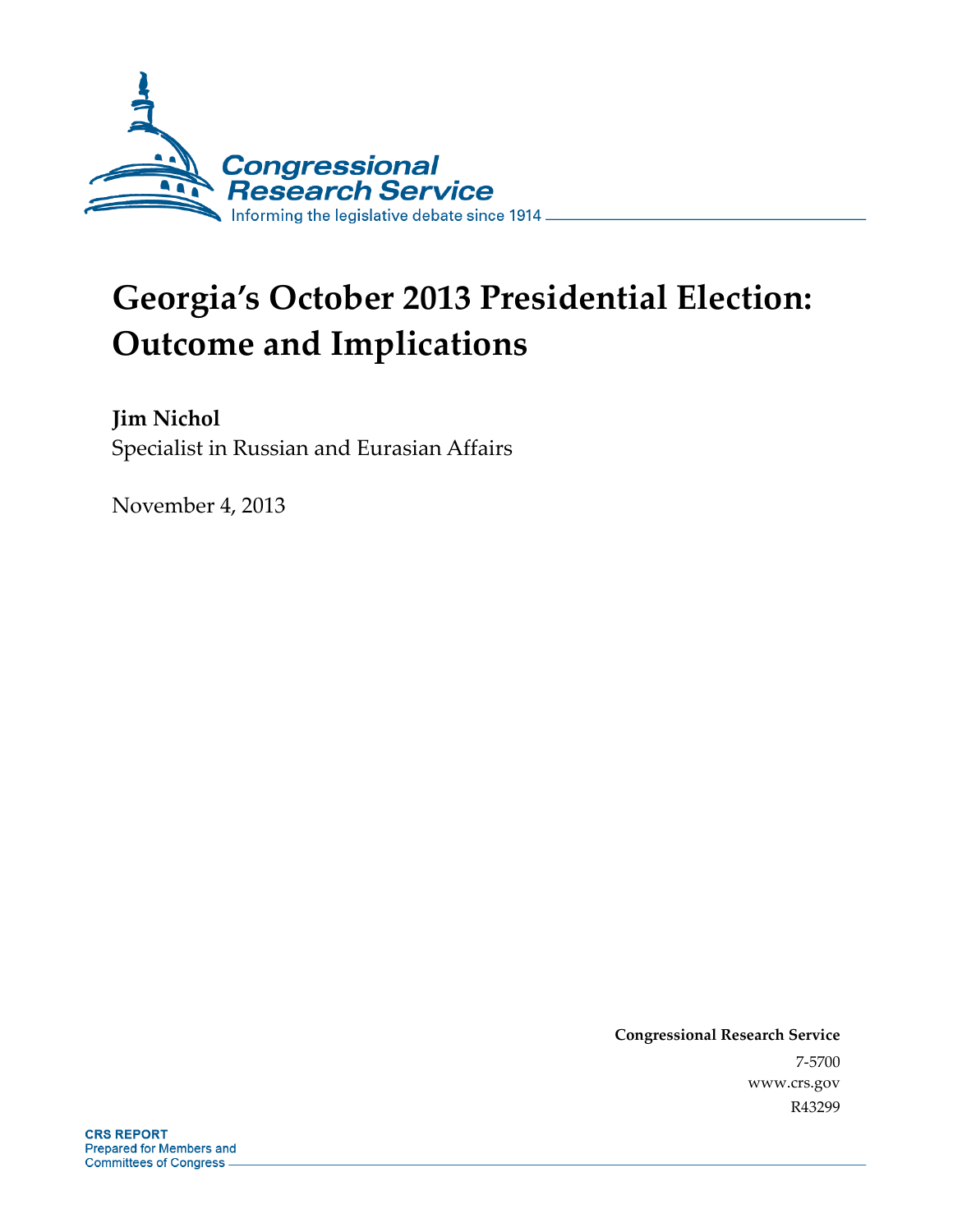## **Summary**

This report discusses Georgia's October 27, 2013, presidential election and its implications for U.S. interests. The election took place one year after a legislative election that witnessed the mostly peaceful shift of legislative and ministerial power from the ruling party, the United National Movement (UNM), to the Georgia Dream (GD) coalition bloc. The newly elected president, Giorgi Margvelashvili of the GD, will have fewer powers under recently approved constitutional changes.

Most observers have viewed the 2013 presidential election as marking Georgia's further progress in democratization, including a peaceful shift of presidential power from UNM head Mikheil Saakashvili to GD official Margvelashvili. Some analysts, however, have raised concerns over ongoing tensions between the UNM and GD, as well as Prime Minister and GD head Bidzini Ivanishvili's announcement on November 2, 2013, that he will step down as the premier.

In his victory speech on October 28, Margvelashvili reaffirmed Georgia's Euro-Atlantic foreign policy orientation, including the pursuit of Georgia's future membership in NATO and the EU. At the same time, he reiterated that GD would continue to pursue the normalization of ties with Russia.

On October 28, 2013, the U.S. State Department praised the Georgian presidential election as generally democratic and expressing the will of the people, and as demonstrating Georgia's continuing commitment to Euro-Atlantic integration. The State Department called for all Georgian political forces to work together to ensure Georgia's political stability and stated that the United States looked forward to building upon the strong bilateral strategic partnership and Georgia's Euro-Atlantic aspirations.

Successive U.S. Congresses have endorsed close U.S.-Georgia ties and have supported Georgia's continued sovereignty and independence. Congressional engagement has included humanitarian and other assistance to address economic problems in the 1990s and remediation support in the aftermath of the August 2008 Russia-Georgia conflict. Through appropriations, hearings, and other legislation and oversight, Congress has strongly supported the goals of the 2009 U.S.- Georgia Charter on Strategic Partnership, which pledges boosted U.S. defense and security, trade, energy, and democratization cooperation with Georgia. Among U.S. interests, NATO and the United States have received significant troop support from Georgia for military operations in Iraq and Afghanistan, and Georgia serves as a land, sea, and air route for the transit of personnel and cargoes to and from Afghanistan along the "Northern Distribution Network." Georgia's strategic location astride east-west and north-south trade and transit routes also is exemplified by its role as part of the "Southern Corridor" for gas and oil pipelines from the Caspian region to European and other international markets.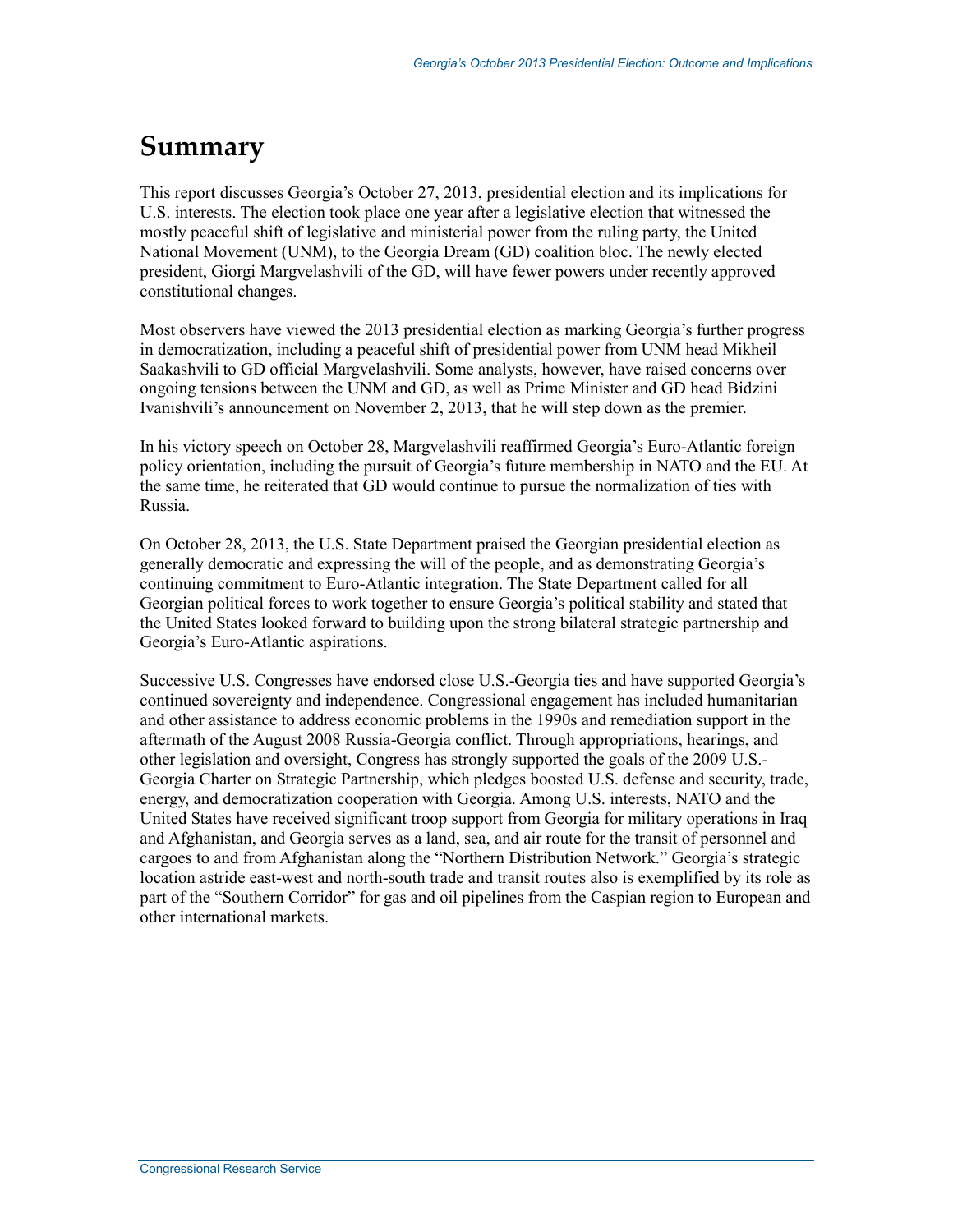## **Contents**

#### Contacts

|--|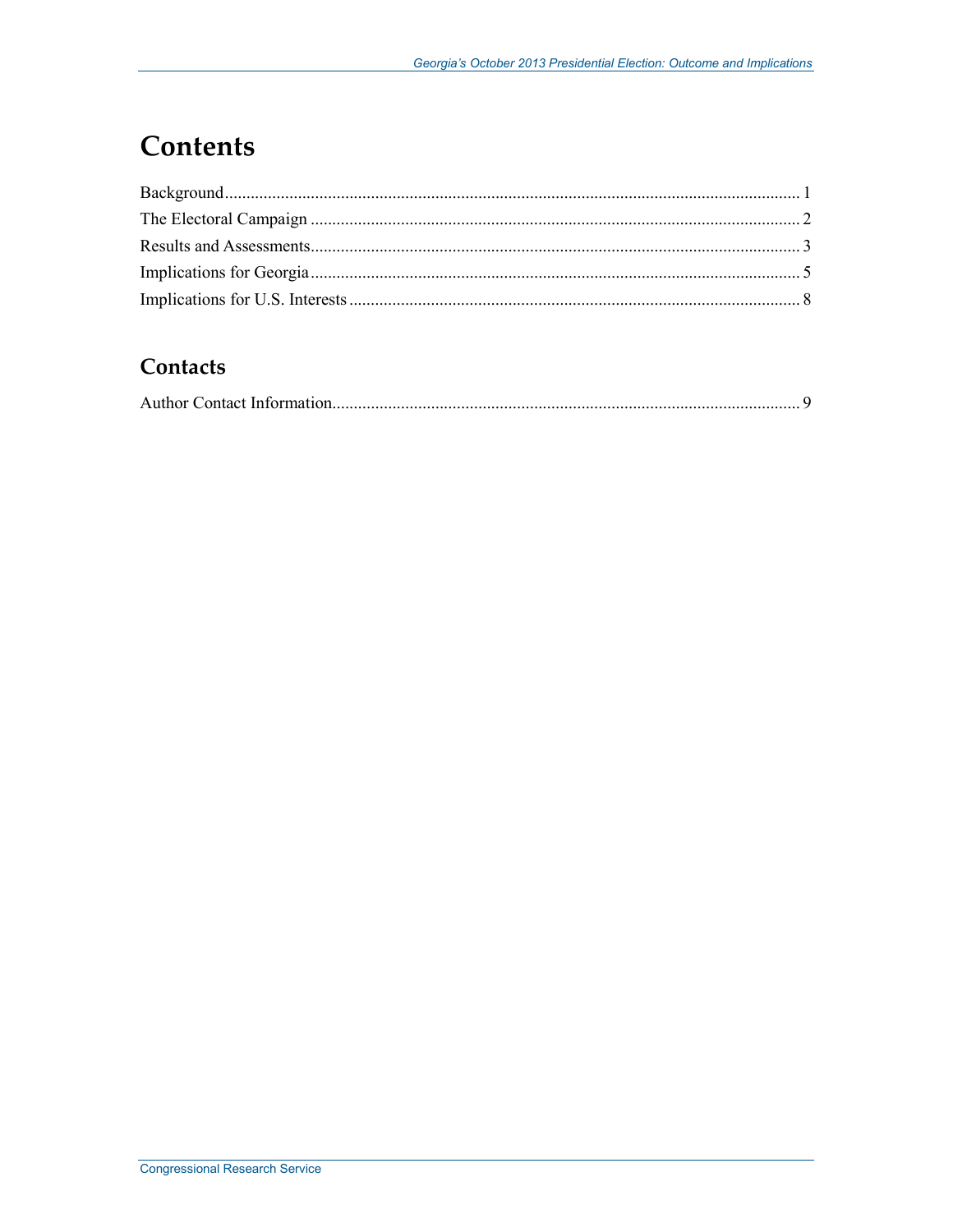#### **Background**

Successive U.S. Congresses have endorsed close U.S.-Georgia ties and have supported Georgia's continued sovereignty and independence. Congressional engagement has included humanitarian and other assistance to address economic problems in the 1990s, as well as remediation support in the aftermath of the August 2008 Russia-Georgia conflict. Through appropriations, hearings, and other legislation and oversight, Congress has strongly supported the goals of the 2009 U.S.- Georgia Charter on Strategic Partnership, which pledges boosted U.S. defense and security, trade, energy, and democratization cooperation with Georgia. Among these U.S. interests, NATO and the United States have received significant troop support from Georgia for military operations in Iraq and Afghanistan, and Georgia serves as a land, sea, and air route for the transit of personnel and cargoes to and from Afghanistan along the "Northern Distribution Network." Georgia's strategic location astride east-west and north-south trade and transit routes also is exemplified by its role as part of the "Southern Corridor" for gas and oil pipelines from the Caspian region to European and other international markets.<sup>1</sup>

Georgia's October 27, 2013, presidential election—won by Georgia Dream (GD) party coalition candidate Giorgi Margvelashvili—occurred one year after a highly contentious legislative election resulted in a shift of power from the ruling United National Movement (UNM) party, led by President Mikheil Saakashvili, to the (then-opposition) GD, led by businessman Bidzina Ivanishvili.<sup>2</sup> After the change in the majority in the legislature, Saakashvili had voluntarily cooperated with Ivanishvili on many issues formally under presidential purview, including accepting Ivanishvili's elevation as prime minister, his formation of a cabinet government, and other GD policies. However, Saakashvili opposed several GD actions, in particular investigations and arrests of many former government and other UNM officials and the release of many prisoners formerly sentenced for major crimes, including spying for Russia. Many in Georgia and internationally urged the president and prime minister to "co-habit," or seek to tone down rhetoric and cooperate on major issues, during the period between the legislative and presidential elections.

The October 2013 presidential election marked Saakashvili's retirement after completing a constitutionally limited two terms in office and heralded a major shift in constitutional power in Georgia. Amendments to the constitution approved in 2010 came into force after the 2013 election to transfer significant executive powers from the president to the prime minister and legislature. While previously the president had nominated the prime minister, the majority party in the legislature now has the right of choice and the legislature is tasked with approving the nominee, his cabinet selectees, and his policy program. Powers that are shifted to the prime minister include appointing local governors and nominating ambassadors (after consultation with the president), and countersigning presidential decrees. The president is directed to consult with the prime minister on such issues as concluding international treaties and to seek legislative approval soon after declaring a state of emergency. The president no longer can dismiss the prime minister or submit bills to the legislature. Perhaps a source of future friction, the president and the

<sup>&</sup>lt;sup>1</sup> For further information, see CRS Report 97-727, *Georgia [Republic]: Recent Developments and U.S. Interests*, by Jim Nichol.

<sup>2</sup> See CRS Report R42777, *Georgia's October 2012 Legislative Election: Outcome and Implications*, by Jim Nichol.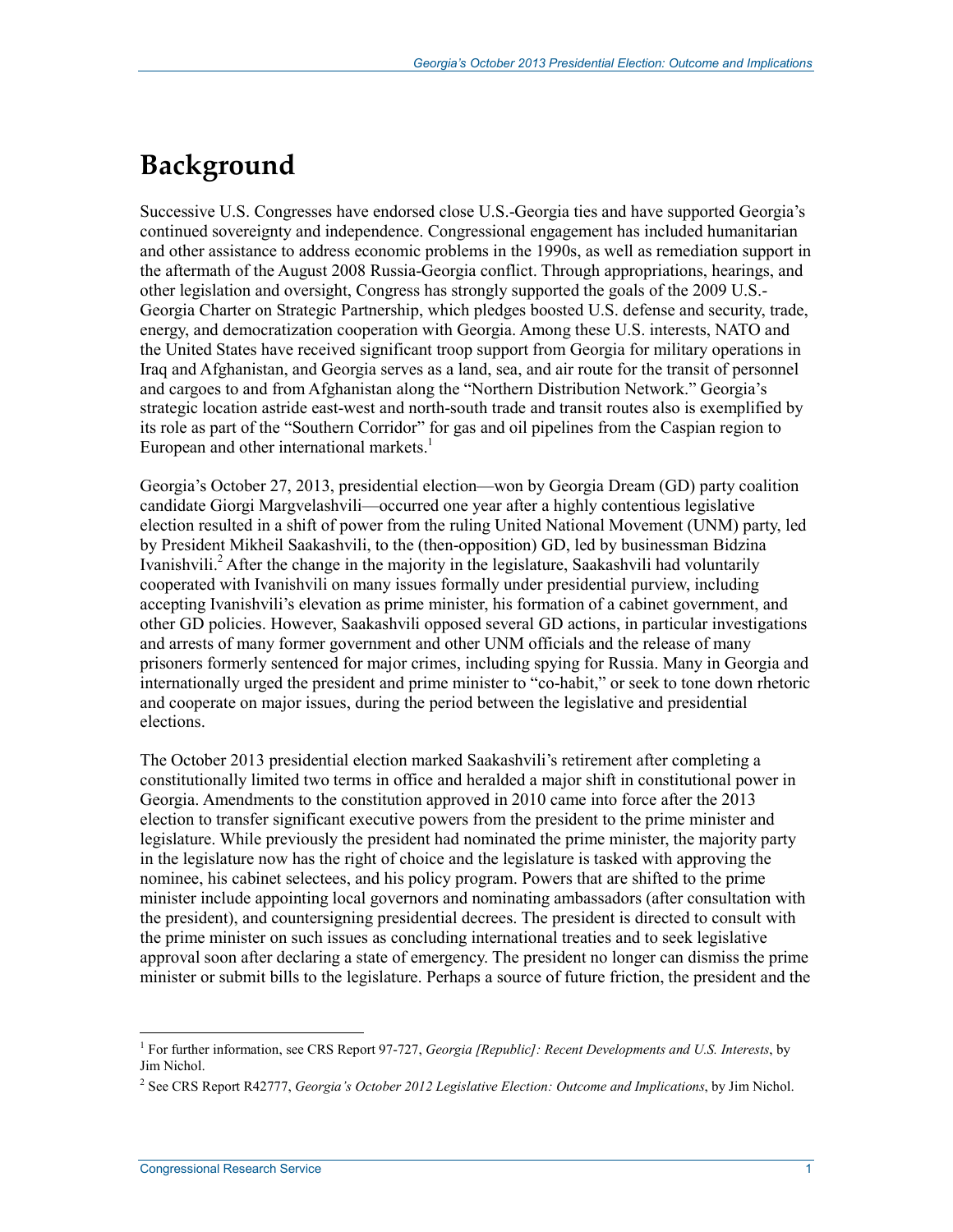prime minister share some security and foreign policy powers.<sup>3</sup> Some observers have suggested that the constitutional changes had been designed to permit Saakashvili to become a powerful prime minister after stepping down as president, but any such plan was mooted by the GD's legislative win in 2012.

# **The Electoral Campaign**

The Organization for Security and Cooperation in Europe (OSCE) praised the legal framework for Georgia's presidential elections as comprehensive and conducive to democracy. Amendments to Georgia's electoral code were adopted a few months before the election to improve the electoral climate, including by strengthening provisions banning the use of government resources to back a selected candidate and requiring that presidential candidates resign from sensitive government posts.<sup>4</sup>

Most observers considered the nomination process for presidential candidates to be inclusive and transparent. Twenty-three presidential candidates were registered by the Central Election Commission (CEC) out of 54 who applied. Most individuals who were refused registration failed to properly gather the necessary 26,530 signatures, although five were rejected for holding dual citizenship, including Salome Zurabishvili, the former foreign minister.

The campaign officially began on July 4, 2013, and ended on October 25. According to most polls, the campaign was a face-off between the GD and UNM candidates. The GD nominee was Giorgi Margvelashvili, who prior to the campaign had served as Minister of Education and Deputy Prime Minister. Prime Minister Ivanishvili often campaigned with Margvelashvili and stated on election day that he had voted for him (perhaps constituting a violation of electoral law, according to some observers). The UNM candidate was Davit Bakradze, the leader of the UNM faction in the legislature and a former foreign minister and legislative speaker. According to polls taken before the election, other notable candidates included Nino Burjanadze, the head of the pro-Russian Democratic Movement-United Georgia Party and the former legislative speaker; Giorgi Targamadze, head of the pro-Western and socially conservative Christian Democratic Movement; and Shalva Natelashvili, head of the populist Labor Party.

Most observers characterized the campaigning as low-key, with only a half-dozen of the candidates campaigning actively throughout the country. At least some of the candidates may have viewed the campaign as a means to publicize themselves in preparation for local elections in mid-2014. The major events of the campaign included Ivanishvili's announcement in late September that he would allocate \$1 billion of his personal fortune to a private equity fund to attract foreign investment and spur economic growth in Georgia. Opposition parties and civil society organizations expressed the view that this blurred the lines between Mr. Ivanishvili's roles as prime minister, GD campaigner, and private citizen. The other major campaign event was Ivanishvili's pledge to step down as prime minister soon after the election of the new president.

<sup>&</sup>lt;sup>3</sup> In early October 2013, the legislature approved forming a constitutional commission to propose further amendments.

<sup>&</sup>lt;sup>4</sup> Organization for Security and Cooperation in Europe, Office for Democratic Institutions and Human Rights, *International Election Observation Mission, Georgia, Presidential Election, 27 October 2013: Statement Of Preliminary Findings and Conclusions*, October 28, 2013.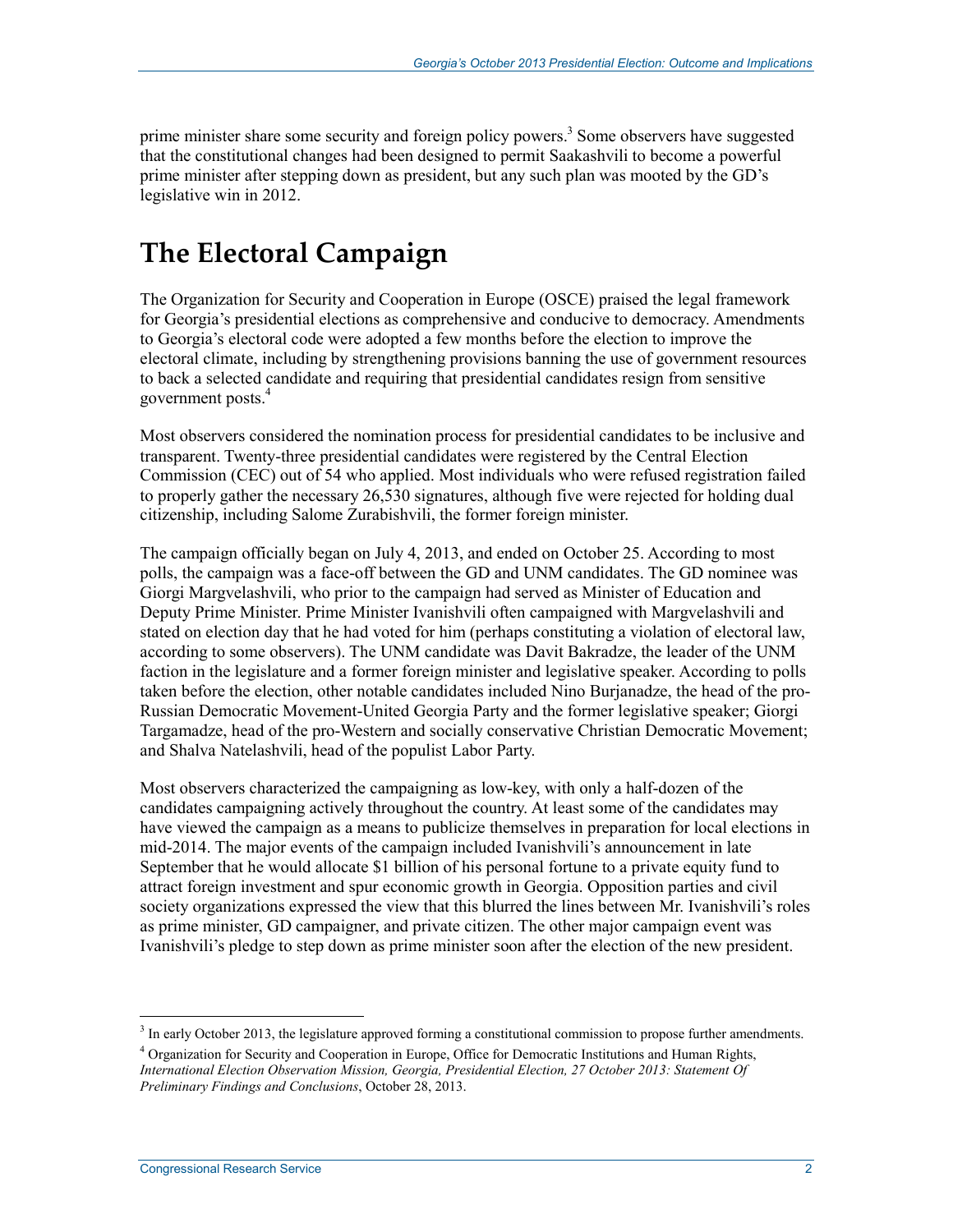Margvelashvili and Bakradze attacked each other's policies but mostly avoided most personal attacks, while the campaigns of some other candidates witnessed greater vilification of opponents. Margvelashvili stressed that by voting for a GD candidate, the tension currently existing between the presidency (held by the UNM) and the prime ministership (held by GD) would be eliminated. He seconded GD's stance favoring Georgia's future membership in NATO and the EU, as well as supporting improved relations with Russia. Bakradze called for his election so that the presidency could continue to check the power of the GD-led government. Burjanadze urged voting for someone who would work on rapprochement with Russia and pursue "justice" against former UNM officials.<sup>5</sup>

The media environment was judged by many observers to be more balanced than previously. Ivanishvili closed down the family-owned TV9 television station, claiming that it might give an unfair advantage to GD (and also because he stated he could not find a buyer). The Rustavi-2 television station, formerly strongly pro-UNM, also was viewed as providing more balanced coverage.<sup>6</sup>

#### **Results and Assessments**

Georgia's Central Electoral Commission (CEC) reported that 46.6% of about 3.54 million registered voters turned out and that Margvelashvili received enough votes (over 50%) to avoid a legally mandated second round of voting for the top two candidates. Margvelashvili won handily, receiving over 62% of the vote, with Bakradze coming in second with about 22% of the vote (see Preliminary Presidential Election Results).

Some observers suggested that the

| <b>Preliminary Presidential Election Results</b>                                                                                                                    |                        |  |
|---------------------------------------------------------------------------------------------------------------------------------------------------------------------|------------------------|--|
| Candidate/Party                                                                                                                                                     | <b>Percent of Vote</b> |  |
| Giorgi Margvelashvili (GD)                                                                                                                                          | 62.12                  |  |
| Davit Bakradze (UNM)                                                                                                                                                | 21.72                  |  |
| Nino Burjanadze (Democratic Movement-United Georgia)                                                                                                                | 10.19                  |  |
| Shalva Natelashvili (Labor Party)                                                                                                                                   | 2.88                   |  |
| Giorgi Targamadze (Christian Democratic Movement)                                                                                                                   | 1.06                   |  |
| Koba Davitashvili (People's Party) 0.6                                                                                                                              |                        |  |
| Other 17 candidates<br>1.43                                                                                                                                         |                        |  |
| <b>Source:</b> Central Electoral Commission, October 28, 2013, at<br>http://www.results.cec.gov.ge/, Final results must be reported by law<br>by November 21, 2013. |                        |  |

relatively low turnout, compared to past elections, could be attributable to the lesser constitutional powers to be wielded by the new president, public sentiment against fundamental political change, and the lack of charismatic UNM and GD candidates.

Shortly after the polls closed, Bakradze congratulated Margvelashvili on his victory, pledged to work with him, and asserted that the poll results underlined that the UNM was the premier opposition party. Outgoing President Saakashvili stated that the election demonstrated Georgia's continued democratization and that the results should be respected, but averred that he viewed Margvelashvili's win and the policies of GD a temporary "regress" of Georgia's prospects. He

<sup>1</sup> 5 Open Source Center, *Central Eurasia: Daily Report* (hereafter *CEDR*), October 25, 2013, Doc. No. CER-45338772; October 24, 2013, Doc. No. CER-70478921.

<sup>6</sup> *CEDR*, October 25, 2013, Doc. No. CEL-64037323; *OSC Analysis*, October 25, 2013; Giorgi Lomsadze, "For Sale: TV Station Tied to Georgian PM," *Eurasianet*, August 23, 2013.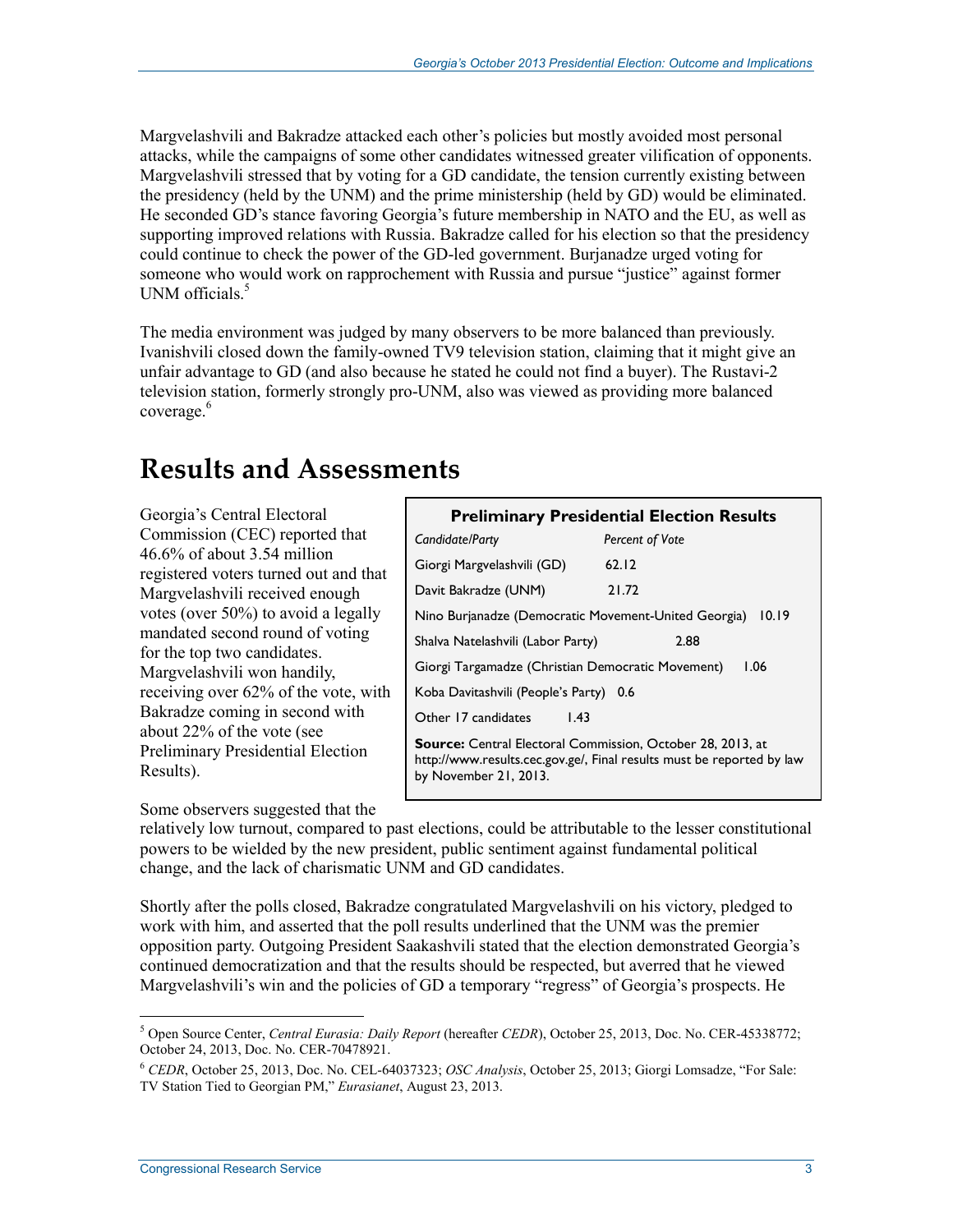asserted that Bakradze's poll results were very good, given the alleged intimidation that kept many UNM supporters at home, and that the party would be a strong opposition contender in future elections.<sup>7</sup>

A preliminary report by observers from the OSCE, the Parliamentary Assembly of the Council of Europe (PACE), the European Parliament (EP), and the NATO Parliamentary Assembly judged that the election was efficiently administered, with voting, counting, and tabulation viewed generally positively. The rights of expression, movement, and assembly were respected by the government and participants during the campaign, so that voters were able to express their choice freely on election day. Compared to the 2012 legislative elections, media were less polarized and many media presented more balanced coverage. The involvement of a large number of citizen observers and groups throughout the electoral process reportedly enhanced transparency. The monitors reported a few "isolated" instances of harassment of party activists by rival supporters and other violence during the campaign period. They evaluated the voting process as good or very good in the overwhelming majority of 1,467 polling stations where voting was observed. The voting process was viewed less positively in 44 polling stations where citizen observers and candidate and party representatives were reported to have interfered in the work of the polling places, and in 190 polling stations where the voting result form (protocol) was not filled in properly. Vote counting was assessed positively in 92 of 102 polling stations observed. The tabulation of voting protocols was viewed as good or very good in the great majority of 65 district electoral commissions observed.<sup>8</sup>

An observer group from the National Democratic Institute (NDI), a U.S. non-governmental organization, judged the election as evidence that the country was making further progress in democratization. It pointed out some problems, but judged that they did not appear to have a material impact on the outcome of the election. These included some violence against party workers gathering signatures for nominees or campaigning in various localities, and campaign rhetoric by some candidates that was weighted toward vilification of opponents as "criminals" and "traitors," or which claimed that the electoral process was fraudulent, eroding public trust. NDI warned that such problems could harm future democratization efforts (see also below).<sup>9</sup>

The International Society for Fair Elections and Democracy, the largest Georgian domestic election observer group, assessed the campaign as calmer, experiencing only about one-fifth the number of campaign violations as in 2012. It viewed the voting process as procedurally sound in the vast majority of polling places.<sup>10</sup>

<sup>1</sup> <sup>7</sup> *CEDR*, October 28, 2013, Doc. No. CER-19552297; October 27, 2013, Doc. No. CEL-67092184; October 27, 2013, Doc. No. CEL-61654404.

<sup>&</sup>lt;sup>8</sup> Organization for Security and Cooperation in Europe, Office for Democratic Institutions and Human Rights, *International Election Observation Mission, Georgia, Presidential Election, 27 October 2013: Statement Of Preliminary Findings and Conclusions*, October 28, 2013.

<sup>9</sup> *Statement of the NDI Election Observer Delegation to Georgia's 2013 Presidential Election*, National Democratic Institute, October 28, 2013.

<sup>10</sup> *Assessment of Pre-Election Environment*, October 26, 2013, *Analysis of Voting Procedures*, October 28, 2013, and *Voting Process and Closure of Polling Stations at the Presidential Elections of October 27th 2013*, October 27, 2013, International Society for Fair Elections and Democracy.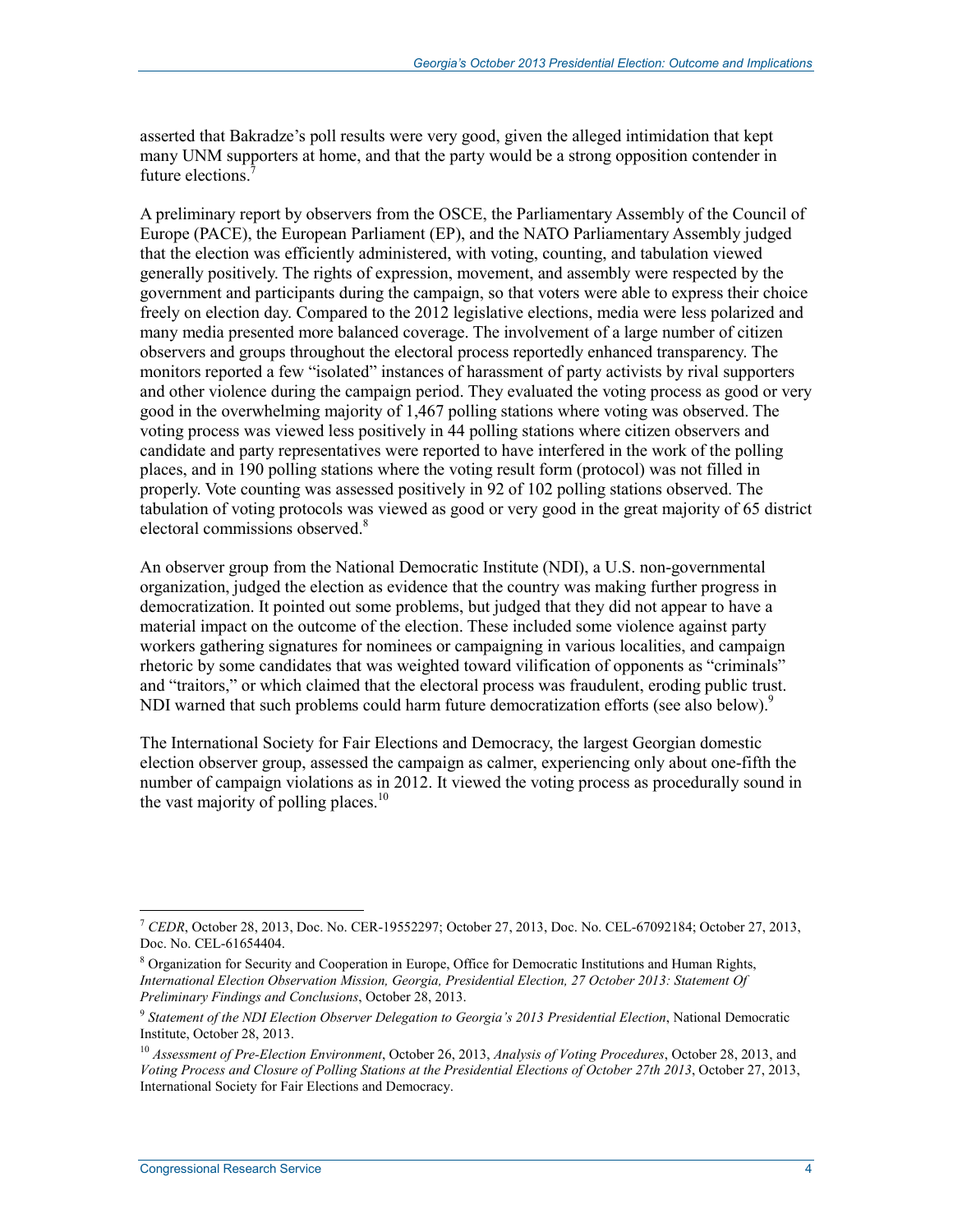#### **Implications for Georgia**

 The presidential election was the first peaceful transfer of presidential power in Georgia, following the first peaceful transfer of legislative power a year previously. The election ended the period of tension that existed between the presidency, held by UNM leader Saakashvili, and the cabinet government and legislature, controlled by GD (termed "co-habitation" by Georgian political observers). In a victory speech a day after the election, Margvelashvili hailed the end of "co-habitation" and the beginning of an era of comity among the presidency, cabinet, and legislature in formulating and implementing GD policies.

The election was widely viewed as a popular reaffirmation of last year's shift of governmental power to GD. Although a few polls have appeared to indicate

#### **President-Elect Giorgi Margvelashvili**

Margvelashvili was born in 1969. He received a Ph.D. from Tbilisi State University in 1998. From 2000 to 2012, he was a top official at the Georgian Institute of Public Affairs. He broke with Saakashvili following the August 2008 Russia-Georgia conflict. He was appointed Minister of Education in October 2012 by the new Ivanishvili government. Beginning in February 2013, he served simultaneously as Deputy Prime Minister. In May 2013, he resigned these posts after GD nominated him as its candidate for president.

Source: *BBC Monitoring*, October 3, 2013.

some increased dissatisfaction in recent months with some aspects of GD's stewardship, particularly related to employment and other economic issues, Prime Minister Ivanishvili has remained popular.<sup>11</sup> UNM activists claim that the election showed that the party was supported by a greater percentage of the population than supported it in late 2012, indicating that UNM will survive and recover. They also argue that arrests and investigations of UNM officials, including the Secretary General of the UNM and former prime minister Vano Merabishvili, were unsuccessful in crippling the party in the run-up to the election. Prime Minister Ivanishvili stated that the support given to Bakradze was "surprisingly" higher than he had anticipated and represented a lack of "political culture" in Georgia, and he blamed Bakradze's showing on a low turnout by GD supporters. $^{12}$ 

Some observers argue that Nino Burjanadze's third place finish shows that most Georgians had a cautious view of her plans for improving ties with Russia or for stepped-up prosecutions against former UNM officials. Burjanadze claimed that the vote was fraudulent because of an uneven playing field for the candidates. Nonetheless, she reportedly indicated that she would not oppose the outcome by launching protests. Fourth place finisher Shalva Natelashvili claimed that he had placed second in the election and should have faced Margvelashvili in a second round, but that GD had reassigned many of the ballots, and he demanded a recount. He and his supporters held some protest actions.

Some observers regard the relative peacefulness of the election campaign (compared to the October 2012 legislative election violence) as a positive sign that democratization might be consolidating in Georgia. These observers suggest that since elections have become an effective means to change political power in Georgia, the impetus for mass demonstrations and a disruption of the democratic process has been reduced.<sup>13</sup> On the other hand, some observers have

<sup>11</sup> *Public Attitudes in Georgia: Results of a November 2012 Survey Carried Out for NDI by CRRC*, November 2012, and *Public Attitudes in Georgia: Results of a September 2013 Survey Carried Out for NDI by CRRC*, September 2013, NDI.

<sup>&</sup>lt;sup>12</sup> *CEDR*, October 30, 2013, Doc. No. CER-22263319.

<sup>13</sup> *CEDR*, October 25, 2013, Doc. No. CEL-43072818.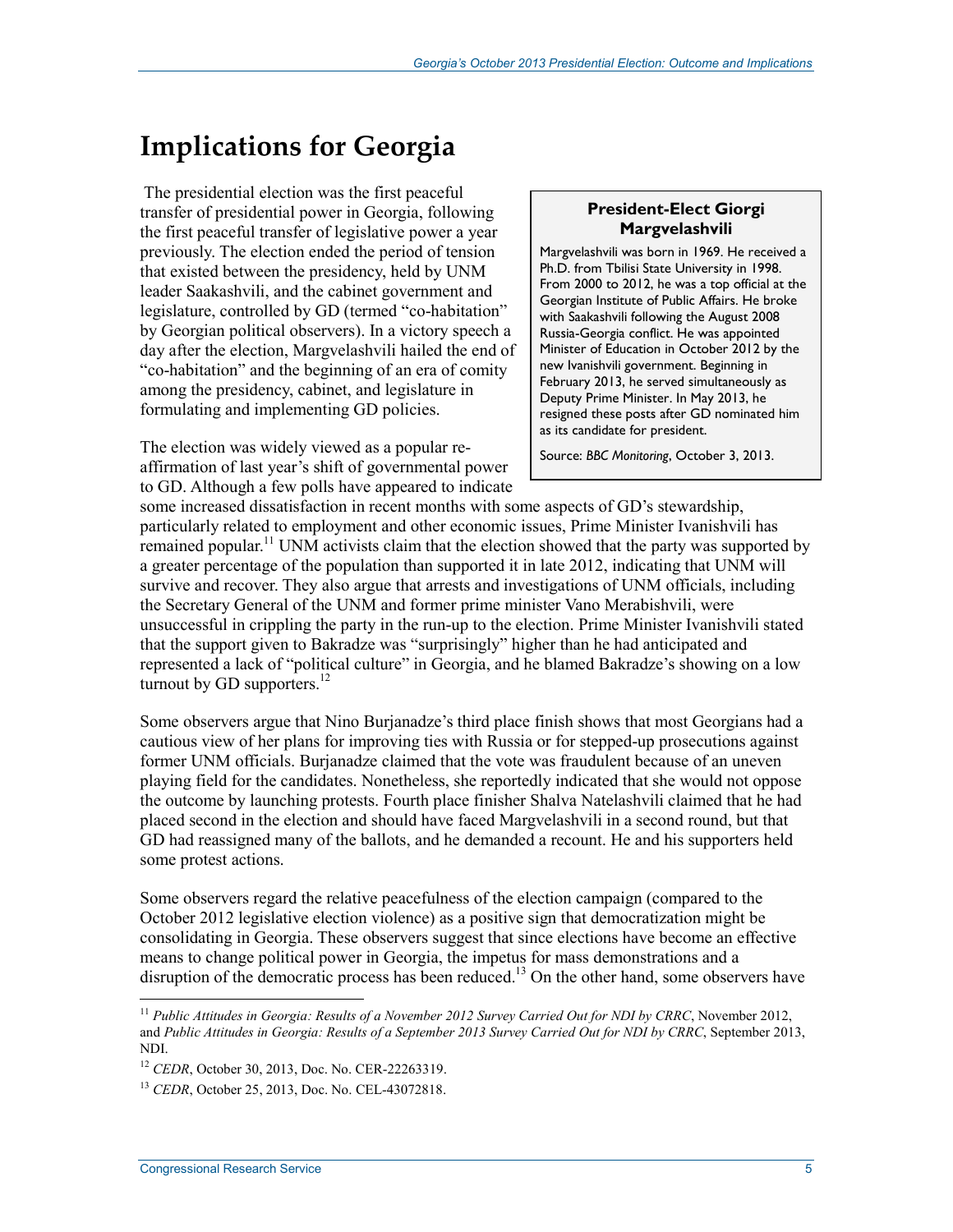raised concerns that with Saakashvili's exit from the presidency and Ivanishvili's intended resignation, a period of political instability could emerge if these former leaders eschew substantial political involvement. Such instability might include the fracture of the UNM or the GD coalition and intense competition or even violence between UNM and GD supporters during local elections in mid-2014. NDI has highlighted a number of trends in Georgian politics over the past year that could harm future democratization progress. These trends include coercion by GD supporters against directly or indirectly elected local executive and legislative officials (who are UNM members) to force them to resign or switch parties; politically motivated harassment of religious, ethnic, political, and sexual minorities and inadequate government responses to such harassment; and a continuing atmosphere of political polarization between UNM and GD.<sup>14</sup>

A major question for many Georgians during the election campaign was whether Ivanishvili would follow through on his statements that he would step down as prime minister soon after Margvelashvili's election. On November 2, 2013, Ivanishvili proposed that Interior Minister Irakli Garibashvili be confirmed by the legislature as the new prime minister. Ivanishvili indicated that Garibashvili already had been accepted by the leadership of GD and the legislative majority. Under the constitution, after the legislative majority approves Garibashvili as its candidate, he will be formally designated as the nominee by the president (in this case, soon after Margvelishvili's inauguration on November 17, 2013). The nominee will propose a cabinet and program, which will then be voted on by the legislature.

Ivanishvili has stated that he will "move to the civil sector," but will maintain a "big influence" over

#### **Proposed Prime Minister Irakli Garibashvili**

Garibashvili was born in 1982 in Tbilisi. In 2004, he graduated from Tbilisi State University with a degree in international relations. He also studied at the Sorbonne University in France. Beginning in 2004, he worked for the Cartu Group, a business conglomerate owned by Bidzina Ivanishvili, and from December 2005 until February 2012, he was the general director of the Ivanishvili-financed Cartu International Charity Fund. From December 2007 until February 2012, he was on the supervisory board of the Cartu Bank, owned by Ivanishvili. He helped set up the GD coalition in February 2012. He was appointed Interior Minister in October 2012.

Source: *Open Source Center Feature*, November 4, 2013.

decision-making processes in the country after leaving office. Observers who predict that Ivanishvili aims to play an influential role in future politics point to various statements, such as his intention to suggest a candidate for the planned 2014 Tbilisi mayoral election.

A few observers assert that Margvelashvili's win, and the apparent support by GD for Garibashvili's elevation as prime minister, represents the consolidation of Ivanishvili's power over the political system. Garibashvili, in particular, has had a long career working for Ivanishvili and has pledged, if confirmed as prime minister, to continue Ivanishvili's policies. If Ivanishvili—whose personal wealth rivals Georgia's total GDP—continues to dominate Georgian politics, albeit informally, Georgia may come to more closely resemble other plutocratic developing countries, they suggest. Others dismiss such concerns, pointing to Ivanishvili's philanthropy and his intention to move to the private sector, and argue that Georgian democratization ultimately will be strengthened by the retirement of the "strongman."15

<sup>&</sup>lt;sup>14</sup> Statement of the NDI Election Observer Delegation to Georgia's 2013 Presidential Election, National Democratic Institute, October 28, 2013; *Statement of the National Democratic Institute Pre-Election Delegation To Georgia*, National Democratic Institute, September 6, 2013.

<sup>15</sup> Molly Corso, "Georgia: Will Ivanishvili Become the Government's Grey Cardinal?" *Eurasianet*, November 4, 2013; Lincoln Mitchell, "Georgia: A Low-Key, But Potentially Pivotal Presidential Contest," *Eurasianet*, October 25, 2013.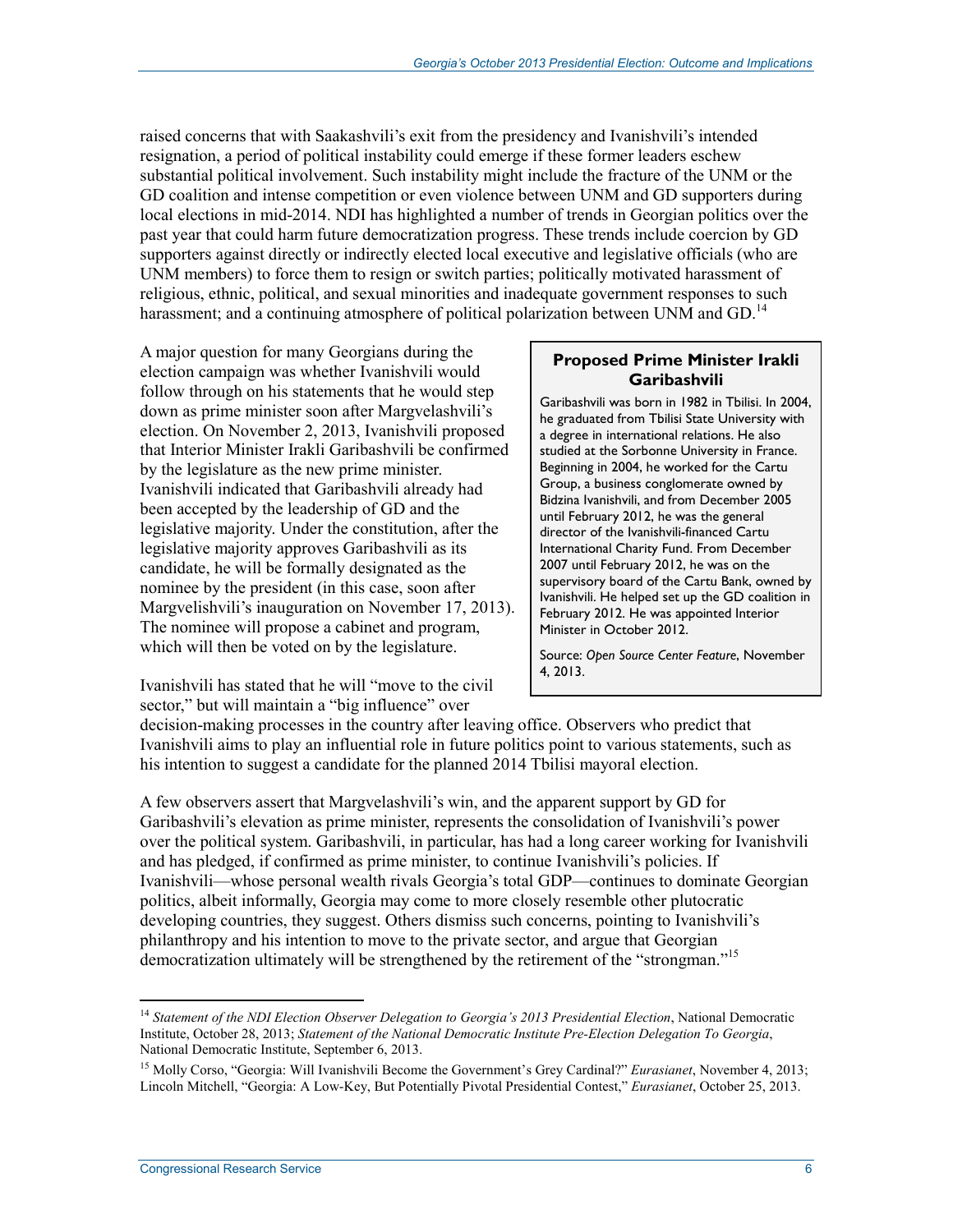Some observers have raised concerns about a Georgian political environment in which both former leaders (Ivanishvili and Saakashvili) may wield influence without being formally accountable to the public as officeholders. Saakashvili was re-confirmed as the head of the UNM in August 2013, and has indicated that he will remain interested in politics and perhaps will enter business. Ivanishvili has appeared to make various statements about Saakashvili's possible future prosecution. On the one hand, he reportedly has indicated that he would forgive and reconcile with the former president. On the other hand, he has stated that Saakashvili might be arrested if it is established that crimes may have been committed, and has suggested that the prosecutions undertaken against his former ministers may be signs of Saakashvili's criminal culpability.<sup>16</sup>

London's *Financial Times* has raised concerns that if Saakashvili is soon arrested, the European Union (EU) may postpone or otherwise reconsider initialing an association agreement with Georgia at the late November 2013 Vilnius summit.<sup>17</sup> As one of his last official acts, on October 30, 2013, President Saakashvili issued pardons for nearly 250 UNM officials and activists under arrest or investigation. Since many of the individuals had not yet been charged, Saakashvili may have anticipated a new wave of prosecutions after he steps down. Perhaps indicating continuing prosecutions, former defense minister Bacho Akhalaia was convicted on October 28 to nearly four years in prison on charges of abuse of office. A few days later, he was pardoned by outgoing President Saakashvili, but remains in detention pending trial on other charges.

The Russian Foreign Ministry welcomed Margelashvili's election, and raised the hope that he would work to re-establish Georgia's diplomatic relations with Russia. In his victory speech on October 28, Margvelashvili averred that despite difficulties, Georgia-Russia relations had improved in the economic sphere with the opening of some trade, and called for a continuation of talks in Geneva on the return of refugees to Georgia's breakaway regions of Abkhazia and South Ossetia. At the same time, he asserted that Georgia would continue to oppose the recognition of the independence of the breakaway regions. He called for the UNM bloc in the legislature to support GD in the non-recognition policy and other foreign policies. Within a few days of the election, Russian officials affirmed continuing support for the Geneva settlement talks (from which they earlier had threatened to walk out), raised the possibility of a Georgia-Russia meeting at the end of November on improving ties, and approved added Georgian wine imports.

On October 28, 2013, in what he termed a farewell address, President Saakashvili apologized "to everyone who became victims of injustice and humiliation," and expressed regret that he was overly trusting of officials in the Interior Ministry and prosecutor's office. He stated that he often was too hasty in pushing through reforms before reaching agreement with stakeholders, and that other reforms in the judicial and education systems lagged. At the same time, he pointed to what he viewed as his accomplishments in combating organized crime and corruption and bolstering national security.<sup>18</sup>

<sup>&</sup>lt;sup>16</sup> *CEDR*, October 22, 2013, Doc. No. CER-21148298; October 29, 2013, Doc. No. CEL-39917249; Open Source Center, *Europe: Daily Report*, October 28, 2013, Doc. No. EUL-21921879.

<sup>17</sup> Neil Buckley, "Saakashvili's Arrest Would Thrust Georgia Into Russia's Orbit," *Financial Times*, October 28, 2013.

<sup>18</sup> *CEDR*, October 29, 2013, Doc. No. CER-21354448.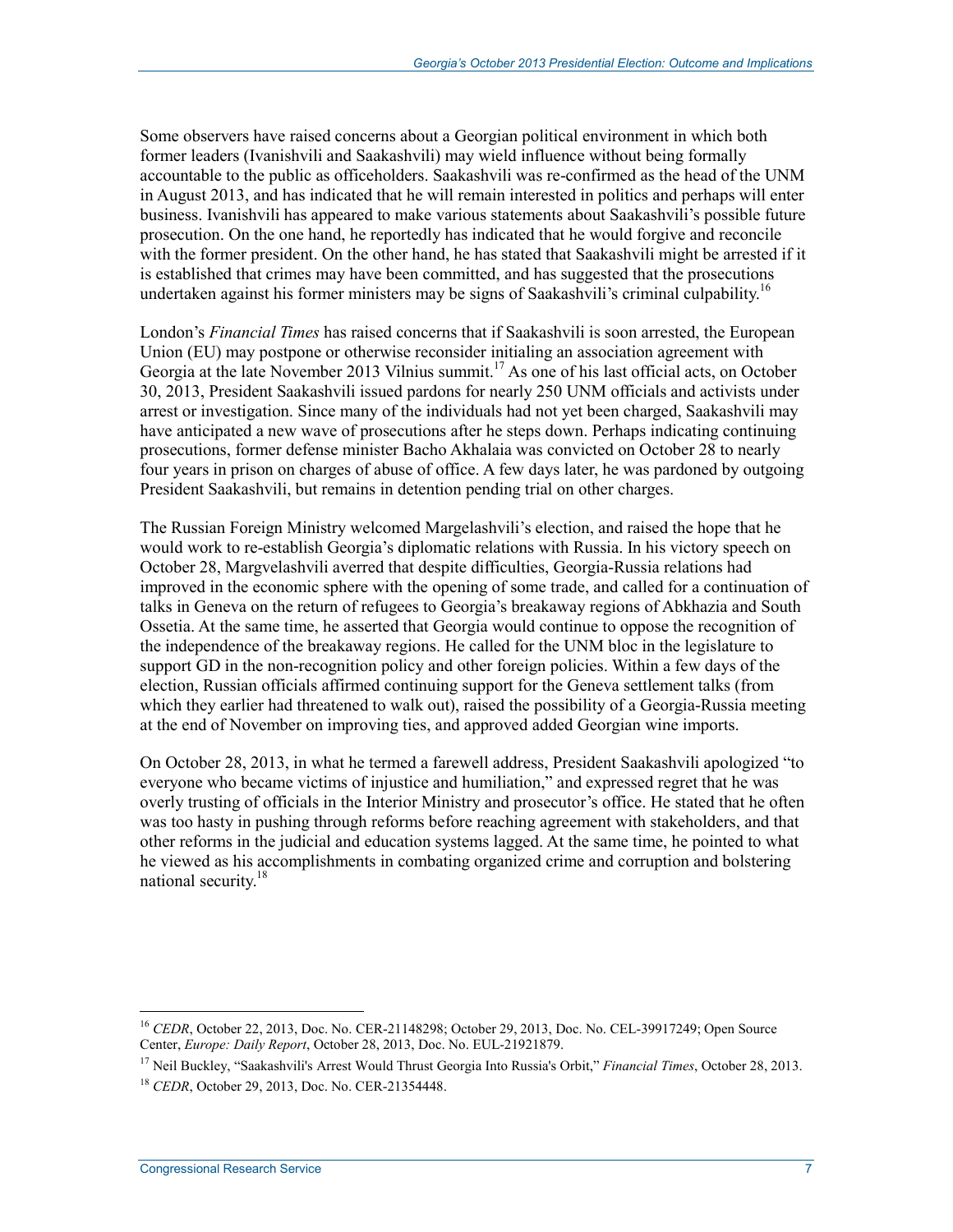### **Implications for U.S. Interests**

On October 28, 2013, the U.S. State Department praised the Georgian presidential election as generally democratic and expressing the will of the people, and as demonstrating Georgia's continuing commitment to Euro-Atlantic integration. The State Department called for all Georgian political forces to work together to ensure Georgia's political stability and stated that the United States looked forward to building upon the strong bilateral strategic partnership and Georgia's Euro-Atlantic aspirations.<sup>19</sup>

In his victory speech on October 28, Margvelashvili reaffirmed Georgia's Euro-Atlantic foreign policy orientation, including the pursuit of Georgia's membership in NATO and the EU. He stated that Georgia intended to participate in the EU's Eastern Partnership summit in Vilnius in late November 2013 and to initial association and free trade agreements as a confirmation of GD's "European choice."20 At the same time, he reiterated that GD would continue to pursue the normalization of ties with Russia.

Successive U.S. Congresses have endorsed close U.S.-Georgia ties and have supported Georgia's continued sovereignty and independence. Through appropriations, hearings, and other legislation and oversight, Congress has strongly supported the goals of the 2009 U.S.-Georgia Charter on Strategic Partnership, which pledges boosted U.S. defense and security, trade, energy, and democratization cooperation with Georgia.

Marking ongoing congressional concern over democratization trends in Georgia, several Members and staff have observed elections, including the October 2012 legislative and October 2013 presidential elections. Those who observed the latest election include Representative John Shimkus as well as staffers from other offices. Several Members have raised concerns about arrests and investigations launched against former Georgian officials and the implications for democracy and human rights. These concerns have been expressed during meetings with visiting President Saakashvili in May 2013, with visiting Foreign Minister Panjikidze in June and July 2013, and with other visiting GD officials and legislators. H.R. 1960, the National Defense Authorization Act for Fiscal Year 2014, approved by the House on June 14, 2013, contains language introduced by Representative Michael Turner (§1244) raising concerns that arrests and other violence against former officials and UNM members in Georgia call into question Georgia's progress in democratization and respect for human rights, and threaten to negatively impact U.S.- Georgian political, economic, and security cooperation.

Senator John McCain congratulated Margvelashvili on winning what by all accounts was a free and fair election that showed progress in the maturation and institutionalization of democracy. He also applauded outgoing President Saakashvili for his role as a transformational leader and for shepherding a peaceful transition of power through his statesmanship. Senator McCain stated that he hoped to work with the new president to enhance the U.S.-Georgia strategic partnership, including by reaching a free trade agreement, strengthening defense cooperation, deepening Georgia's Euro-Atlantic integration, and supporting Georgia's reclamation of its occupied

<sup>19</sup> U.S. Department of State, Office of the Spokesperson, *Press Statement: Georgian Presidential Election*, October 28, 2013.

<sup>20</sup> *CEDR*, October 28, 2013, Doc. No. CEL-46914337 and Doc. No. CEL-49468537; *Interfax*, October 28, 2013.